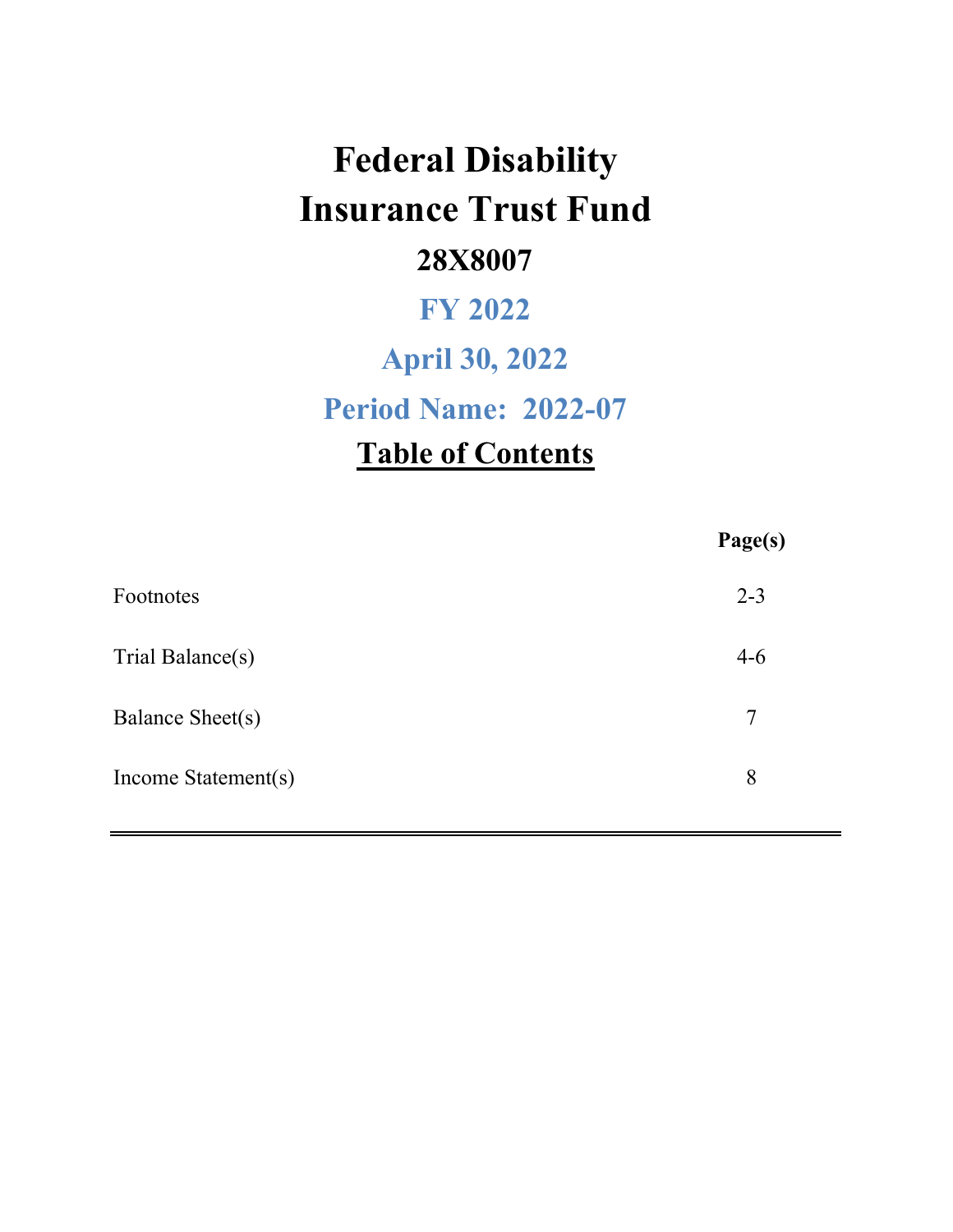## **Federal Disbility Insurance Trust Fund Footnotes April-22 28X8007**

#### **(1) Summary of Significant Accounting Policies**

#### *(a) Reporting Entity*

The accompanying Balance Sheet of the Federal Disability Insurance Trust Fund (FDI Trust Fund) and related Income Statement pertain to the aspects of the FDI Trust Fund that is serviced by the Funds Management Branch (FMB) of the Bureau of the Fiscal Service (Fiscal Service) of the U.S. Department of the Treasury (Treasury). The FDI Trust Fund was created by legislation enacted by the U.S. Congress.

FMB acts as a service organization which processes receipts, disbursements, and transfers related to the FDI Trust Fund based upon information received and recorded by FMB from Treasury's Office of Tax Analysis (OTA) and the Internal Revenue Service (IRS), and the program agency responsible for the trust fund activity, Treasury's Bureau of the Fiscal Service (Fiscal Service), and other Treasury bureaus. As part of its functions, Fiscal Service also manages the investments, maintains related accounting records and supporting documentation, and reports financial activity. The financial activity reported in the accompanying Balance Sheet and Income Statement is limited to the activities performed by FMB.

The program agency is responsible for administering, regulating, and monitoring the program activities funded by the trust fund. The program agency makes all decisions regarding dispositions from the trust funds. As such, the Balance Sheet and Income Statement do not include information regarding the ultimate disposition of amounts transferred from the trust fund to the program agency.

The program agency is responsible for reporting on the financial position of the trust fund. As such, the financial position of the trust fund in the program agency's records may differ from what has been illustrated in the accompanying Balance Sheet and Income Statement.

#### *(b) Basis of Presentation*

The Balance Sheet and Income Statement have been prepared to report the assets and liabilities of the trust funds under the function performed by FMB, and the related activity, in accordance with the measurement and criteria discussed below.

The Investments on the Balance Sheet, and Interest Revenue on Investments reported on the Income Statement, are reported using the accrual basis of accounting. All other accounts and activity reported on the Balance Sheet, and Income Statement, are reported on the cash basis.

#### *(d) Fund Balance with Treasury*

The Trust Fund does not maintain cash in commercial bank accounts. Treasury processes cash receipts and disbursements. Fund Balance with Treasury represents net revenue, disposition of revenue, and investment activity. Fund balance with Treasury is reported based on the balance reported by the Fiscal Service's Government-wide Accounting and Reporting Modernization Project (GWA) Account Statement and reconciling transactions identified and recorded by FMB.

#### *(e) Interest Receivables*

Interest receivables are calculated and reported by FMB based on the investment terms received and recorded by FMB from Fiscal Service's Federal Investments & Borrowings Branch (FIBB) in the investment confirmations and monthly statements of account.

#### *(f) Investments*

Pursuant to authorizing legislation, the Secretary of the Treasury shall invest, at the direction of the program agencies, such portion of the trust fund balances as is not, in the judgment of the program agencies, necessary to meet current withdrawals. Such investments shall be in nonmarketable par value or non-marketable market-based securities as authorized by legislation. Par value securities are special issue bonds or certificates of indebtedness that bear interest determined by legislation or the Treasury. Market-based securities are Treasury securities that are not traded on any securities exchange, but mirror the prices of marketable securities with similar terms. Both par value and market-based securities are issued and redeemed by FIBB.

FMB follows Treasury fiscal investment policy guidelines. FMB determines the term of the securities purchased based on direction provided by the program agency. The securities are acquired and held in the name of the Secretary of the Treasury for the trust fund. The interest on and proceeds from the sale or redemption of any security held for the trust fund is credited to the trust fund. Investments are selected for liquidation based on the following order: earliest maturity date, lowest prevailing interest rate, and first security in first security out.

Link to Fiscal Service's Federal Investments & Borrowings Branch Investment Statement of Account:

#### **https://www.treasurydirect.gov/govt/reports/fip/acctstmt/acctstmt.htm**

Investments are calculated and reported at net cost based on the cost and premium/discount amounts reported to FMB in the investment confirmations and monthly statements of account received from FIBB.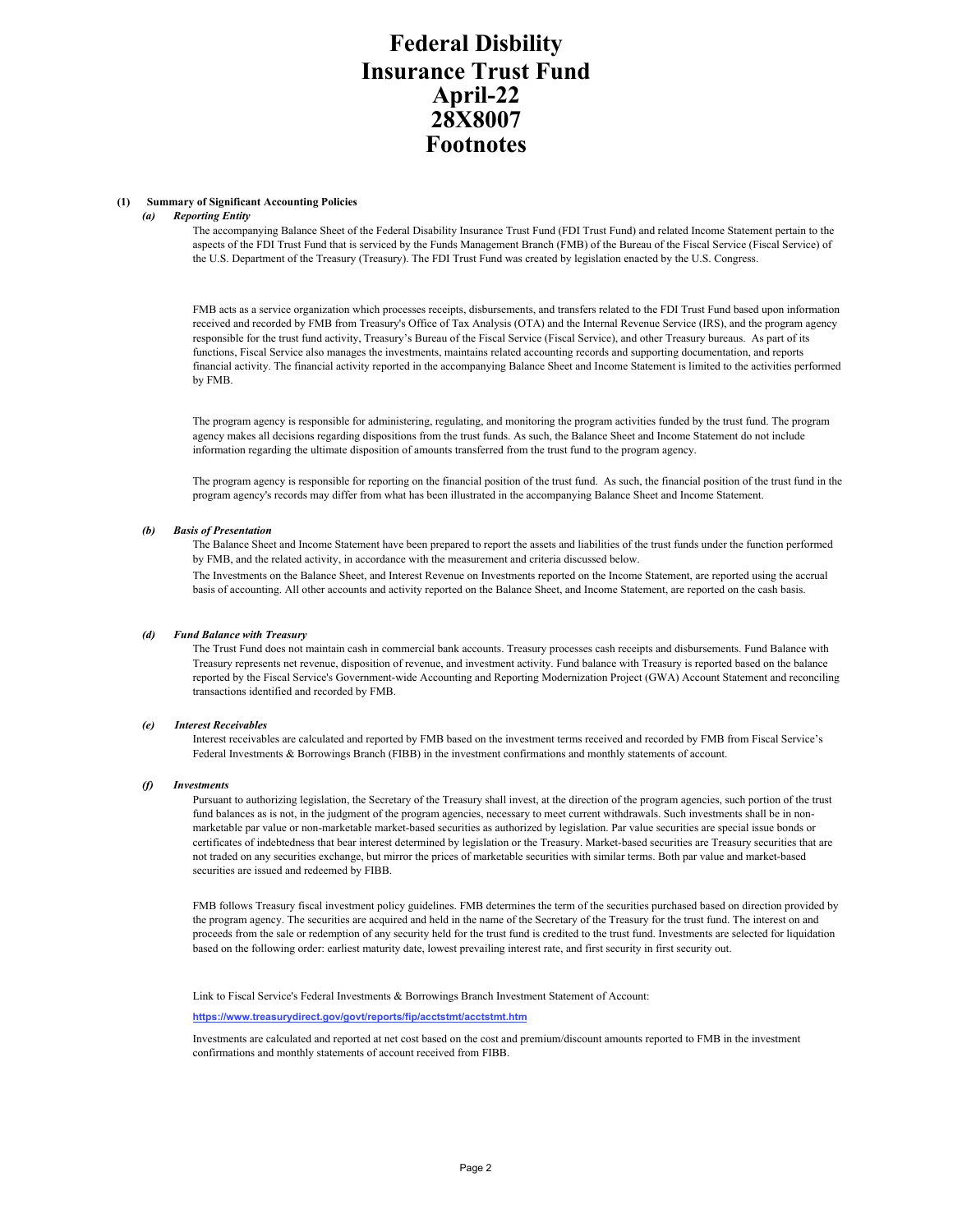## **Federal Disbility Insurance Trust Fund Footnotes April-22 28X8007**

#### *(g) Equity*

Equity is calculated and reported by FMB based on the assets of the trust fund. Equity is calculated as the difference between Total Assets and Total Liabilities.

#### *(h) Interest Revenue*

Interest revenue is reported based on the amounts received and recorded by FMB from FIBB in the monthly statements of account and accrued interest and amortization calculated by FMB. Amortization of any premiums and discounts on investments is calculated and reported by FMB based on the investment terms reported to FMB by FIBB using the straight-line method for investments with a term equal to or less than one year and using the level yield method which approximates the interest method for investments with a term of greater than one year.

As stated above in (c) Basis of Accounting, the Investments on the Balance Sheet and Interest Revenue on Investments reported on the Income Statement are reported using the accrual basis of accounting. The following amounts represent cash basis interest earnings for the current month and the current fiscal year to date.



#### *(i) Revenues*

Pursuant to authorizing legislation, revenue activity recorded in the trust funds consists primarily of interest, penalties, fines, administrative fees, transfers in from program agencies, tax revenues, tax adjustments, tax refunds, premiums, cost recoveries, and other income, which are transferred from the General Fund of the Treasury or from program agencies to the Trust Funds.

Penalties, fines, administrative fees, transfers in from program agencies, premiums, cost recoveries, and other income are reported based on the amounts received and recorded by FMB from Fiscal Service and the program agencies responsible for the respective trust fund activity.

#### *(j) Transfers to Program Agencies*

Dispositions from the Trust Fund are made in accordance with the authorizing legislation to the program agency, which is responsible for the ultimate disposition of such funds, to cover program administration and related costs as defined by law. Transfers to program agencies are calculated and reported based on the disbursement request amounts received and recorded by FMB from the program agency responsible for the respective trust fund activity and the disbursement amounts returned and recorded by FMB from the program agencies responsible for the respective trust fund activity.

#### *(k) Reimbursements to Treasury Bureaus and the General Fund (Operating Expenses/Program Costs)*

In the case of the FDI trust fund, Fiscal Service is authorized by law to receive direct reimbursement from the trust funds for certain administrative expenses (operating expenses/program costs). Also, the Secretary of the Treasury is directed by law to charge trust funds to reimburse the General Fund for administrative expenses incurred by other Treasury bureaus in performing activities related to administering the trust funds. These reimbursement amounts are determined by Treasury based on its assessment of the estimated cost of the services provided. Reimbursements to Treasury bureaus and the General Fund are reported based on the disbursement request amounts received and recorded by FMB from various Treasury bureaus, including the Fiscal Service.

#### **(2) Related Parties**

FMB, on behalf of the Secretary of the Treasury, compiles amounts deposited into the trust fund, invests receipts in Treasury securities, redeems securities and transfers funds to the program agency, maintains accounting records for receipts and disbursements of the trust fund, and reports trust fund financial activity to the program agencies and other interested parties. The program agency, OTA, IRS, and/or Fiscal Service determine the amounts to be deposited in the trust fund. The program agency determines the disposition of the trust fund balances.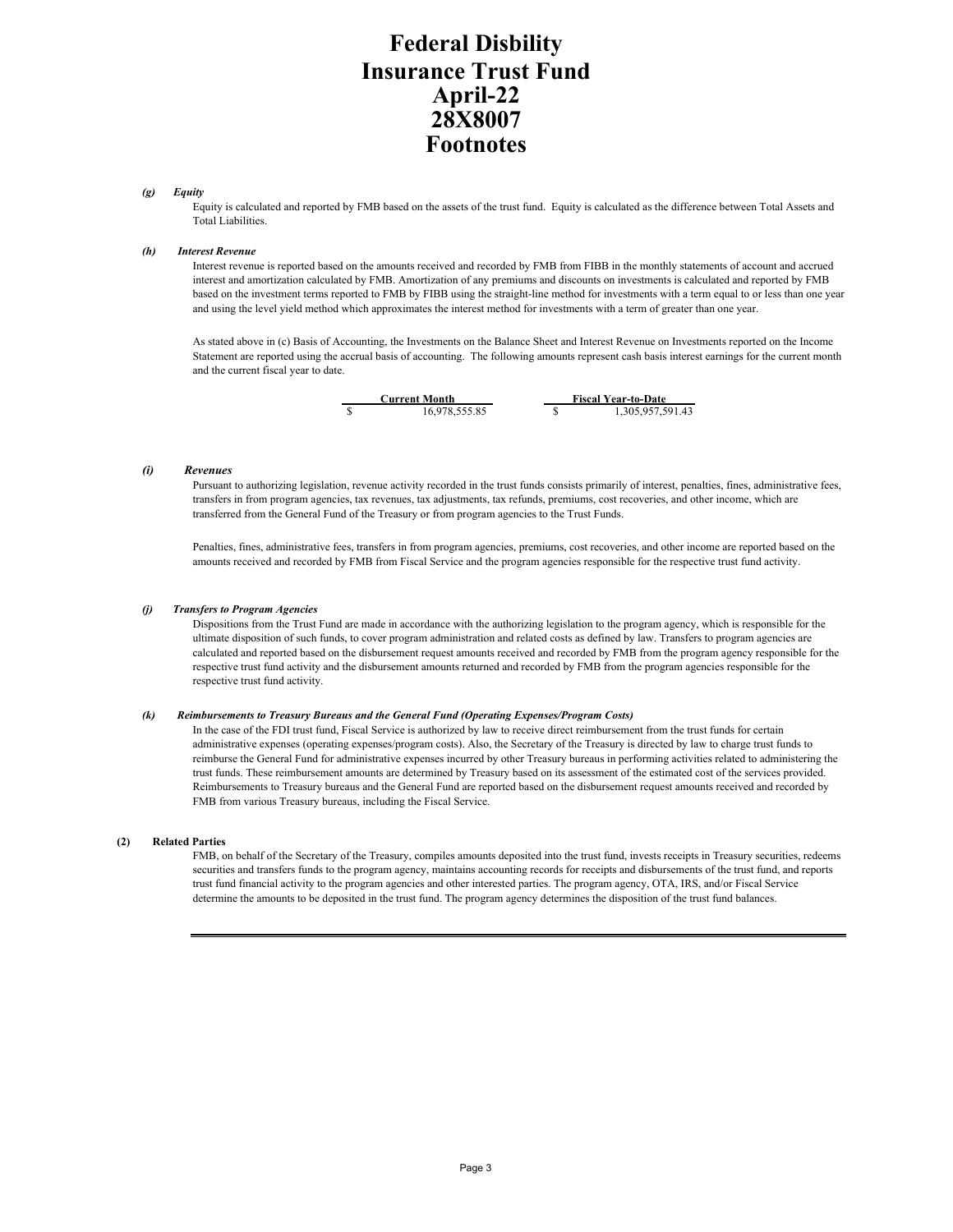#### **Federal Disability Insurance Trust Fund Trial Balance - Unaudited 28X8007 FY 2022 April 1, 2022 through April 30, 2022 Period Name: 2022-07**

| <b>USSGL</b>     | <b>BEA CATEGORY</b>  | YEAR OF BA              | <b>COST CENTER</b> | <b>USSGL/COST CENTER DESCRIPTION</b>                     | <b>BEGINNING BALANCE</b> | PERIOD NET DR     | PERIOD NET CR     | <b>ENDING BALANCE</b> |
|------------------|----------------------|-------------------------|--------------------|----------------------------------------------------------|--------------------------|-------------------|-------------------|-----------------------|
| 1000             |                      |                         |                    | <b>FUND BALANCE WITH TREASURY</b>                        | 1,599,325.60             | 17,433,389,183.32 | 17,433,378,981.21 | 1,609,527.71          |
| 1000             |                      |                         |                    | <b>EXPENDITURE TRANSFERS RECEIVABLE</b>                  | 0.00                     | 0.00              | 0.00              | 0.00                  |
| 1000             |                      | $\sim$                  | $\sim$             | INTEREST RECEIVABLE - INVESTMENTS                        | 620,086,898.17           | 227,397,329.23    | 16,978,555.85     | 830,505,671.55        |
| 1000             |                      |                         |                    | INVESTMENTS IN U.S TREASURY SECURITIES ISSUED BY THE BUI | 103,141,221,000.00       | 16,569,909,000.00 | 12,339,428,000.00 | 107,371,702,000.00    |
| 1000             |                      |                         |                    | <b>CUMULATIVE RESULTS OF OPERATIONS</b>                  | -98,661,359,986.19       | 0.00              | 0.00              | $-98,661,359,986.19$  |
| 1000             | SUM BEA / YEAR OF BA |                         |                    |                                                          | 5,101,547,237.58         | 34,230,695,512.55 | 29,789,785,537.06 | 9,542,457,213.07      |
| <b>SUM USSGL</b> | SUM BEA / YEAR OF BA |                         |                    |                                                          | 5,101,547,237.58         | 34,230,695,512.55 | 29,789,785,537.06 | 9,542,457,213.07      |
| 4114             | 41144                | N                       | TFMA53110010       | <b>INTEREST ON INVESTMENTS</b>                           | 1,288,979,035.58         | 16,978,555.85     | 0.00              | 1,305,957,591.43      |
| 4114             | 41144                | N                       | TFMA53250100       | ATTORNEY FEES (.031)                                     | 9,440,273.25             | 1,607,303.57      | 0.00              | 11,047,576.82         |
| 4114             | 41144                | N                       | TFMA57501000       | GF TRANSFER, UNION ACTIVITY (.006)*                      | 1,088,414.55             | 0.00              | 0.00              | 1,088,414.55          |
| 4114             | 41144                | N                       | TFMA57502500       | INCOME TAX ON BENEFITS - SSA (.006)*                     | 792,794,239.30           | 1,107,303,579.90  | 738,000,000.00    | 1,162,097,819.20      |
| 4114             | 41144                | N                       | TFMA57502600       | GF TRANSFER, INCOME TAX CREDIT REIMB. SECA (.006)* - SSA | 327.36                   | 0.00              | 0.00              | 327.36                |
| 4114             | 41144                | N                       | TFMA57503400       | GF TRANSFER, UNNEGOTIATED CHECK REIMBURSEMENT (.006)*    | 254,056.85               | 0.00              | 0.00              | 254,056.85            |
| 4114             | 41144                | N                       | TFMA57505700       | GF TRANSFERS FOR PAYROLL TAX HOLIDAY - FICA              | 82,481.89                | 0.00              | 0.00              | 82,481.89             |
| 4114             | 41144                | N                       | TFMA57505800       | GF TRANSFERS FOR PAYROLL TAX HOLIDAY - SECA              | $-101,805.35$            | 0.00              | 0.00              | $-101,805.35$         |
| 4114             | 41144                | N                       | TFMA58010400       | TRANSFERS FROM GF FOR AMOUNTS EQUAL TO FICA TAXES        | 72,828,912,063.11        | 12,866,000,000.00 | 0.00              | 85,694,912,063.11     |
| 4167             | 41674                | N                       | TFMA57654000       | TRANSFERS OUT - BENEFIT PAYMENTS, SSA                    | -70,424,003,745.65       | 0.00              | 12,087,773,578.72 | $-82,511,777,324.37$  |
| 4167             | SUM BEA / YEAR OF BA |                         |                    |                                                          | -70,424,003,745.65       | 0.00              | 12,087,773,578.72 | $-82,511,777,324.37$  |
| <b>SUM USSGL</b> | SUM BEA / YEAR OF BA |                         |                    |                                                          | -70,424,003,745.65       | 0.00              | 12,087,773,578.72 | $-82,511,777,324.37$  |
| 4200             |                      | $\sim$                  |                    | PRIOR YEAR DELIVERED ORDERS - OBLIGATIONS-PAID           | -45,464,134,005.83       | 0.00              | 0.00              | $-45,464,134,005.83$  |
| 4200             |                      |                         |                    | TOTAL ACTUAL RESOURCES - COLLECTED                       | 143,498,028,716.62       | 0.00              | 0.00              | 143,498,028,716.62    |
| 4200             | SUM BEA / YEAR OF BA |                         |                    |                                                          | 98,033,894,710.79        | 0.00              | 0.00              | 98,033,894,710.79     |
| <b>SUM USSGL</b> | SUM BEA / YEAR OF BA |                         |                    |                                                          | 98,033,894,710.79        | 0.00              | 0.00              | 98,033,894,710.79     |
| 4397             |                      | N                       |                    | APPROPRIATIONS (SPECIAL OR TRUST), BORROWING AUTHORITY   | -71,811,230,912.64       | 0.00              | 0.00              | $-71,811,230,912.64$  |
| 4397             |                      | $\overline{\mathsf{x}}$ |                    | APPROPRIATIONS (SPECIAL OR TRUST), BORROWING AUTHORITY   | $-26,222,663,798.15$     | 0.00              | 0.00              | $-26,222,663,798.15$  |
| 4397             | SUM BEA / YEAR OF BA |                         |                    |                                                          | -98,033,894,710.79       | 0.00              | 0.00              | -98,033,894,710.79    |
| <b>SUM USSGL</b> | SUM BEA / YEAR OF BA |                         |                    |                                                          | -98,033,894,710.79       | 0.00              | 0.00              | -98,033,894,710.79    |
| 4620             |                      | B                       | TFMA57600100       | TRANSFERS OUT - SSA LAE ANNUAL (33)*                     | 217,217,818.00           | 24,140,567.00     | 0.00              | 241,358,385.00        |
| 4620             |                      | B                       | TFMA57600900       | TRANSFERS OUT - SSA OIG LAE (16)*                        | 2,685,993.00             | 0.00              | 0.00              | 2,685,993.00          |
| 4620             |                      | B                       | TFMA61000400       | TREASURY OFFSET PROGRAM FEE (16)*                        | $-51.24$                 | 0.00              | 0.00              | $-51.24$              |
| 4620             |                      | B                       | TFMA61000500       | FISCAL SERVICE - DIRECT BILLING - 0520                   | 36,311.51                | 0.00              | 0.00              | 36,311.51             |
| 4620             |                      | B                       | XXXXXXXXXXX        | <b>DEFAULT CAM1</b>                                      | 933,780,855.92           | 0.00              | 0.00              | 933,780,855.92        |
| 4620             |                      | N                       | TFMA53110010       | <b>INTEREST ON INVESTMENTS</b>                           | $-1,288,979,035.58$      | 0.00              | 16,978,555.85     | $-1,305,957,591.43$   |
| 4620             |                      | N                       | TFMA53250100       | ATTORNEY FEES (.031)                                     | $-9,440,273.25$          | 0.00              | 1,607,303.57      | $-11,047,576.82$      |
| 4620             |                      | N                       | TFMA57501000       | GF TRANSFER, UNION ACTIVITY (.006)*                      | $-1,088,414.55$          | 0.00              | 0.00              | $-1,088,414.55$       |
| 4620             |                      | N                       | TFMA57502500       | INCOME TAX ON BENEFITS - SSA (.006)*                     | -792,794,239.30          | 738,000,000.00    | 1,107,303,579.90  | $-1,162,097,819.20$   |
| 4620             |                      | N                       | TFMA57502600       | GF TRANSFER, INCOME TAX CREDIT REIMB. SECA (.006)* - SSA | $-327.36$                | 0.00              | 0.00              | $-327.36$             |
| 4620             |                      | N                       | TFMA57503400       | GF TRANSFER, UNNEGOTIATED CHECK REIMBURSEMENT (.006)*    | $-254,056.85$            | 0.00              | 0.00              | $-254,056.85$         |
| 4620             |                      | N                       | TFMA57505700       | GF TRANSFERS FOR PAYROLL TAX HOLIDAY - FICA              | $-82,481.89$             | 0.00              | 0.00              | $-82,481.89$          |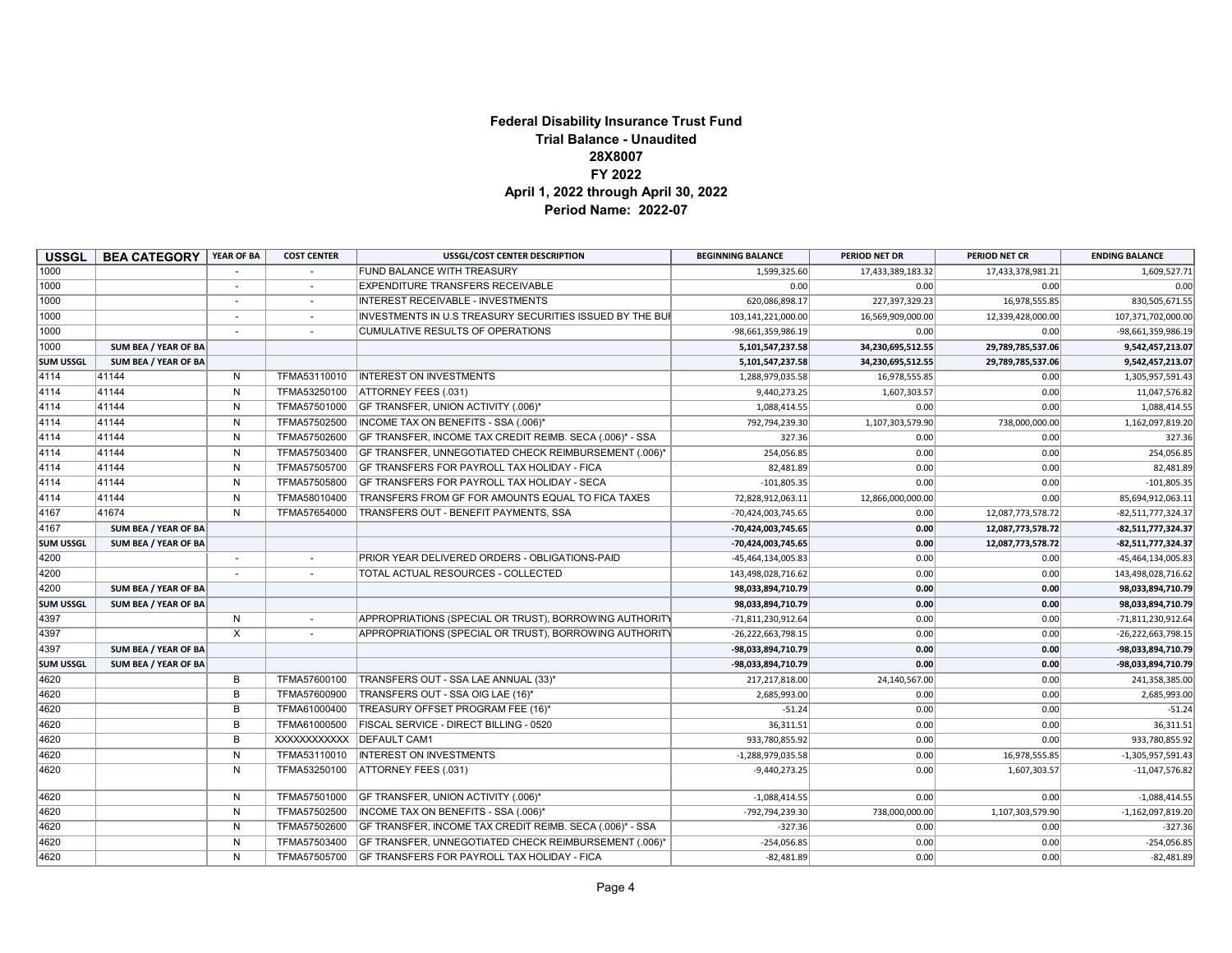#### **Federal Disability Insurance Trust Fund Trial Balance - Unaudited 28X8007 FY 2022 April 1, 2022 through April 30, 2022 Period Name: 2022-07**

| <b>USSGL</b>     | <b>BEA CATEGORY</b>  | YEAR OF BA   | <b>COST CENTER</b> | <b>USSGL/COST CENTER DESCRIPTION</b>                     | <b>BEGINNING BALANCE</b> | PERIOD NET DR     | PERIOD NET CR     | <b>ENDING BALANCE</b> |
|------------------|----------------------|--------------|--------------------|----------------------------------------------------------|--------------------------|-------------------|-------------------|-----------------------|
| 4620             |                      | N            | TFMA57505800       | GF TRANSFERS FOR PAYROLL TAX HOLIDAY - SECA              | 101,805.35               | 0.00              | 0.00              | 101,805.35            |
| 4620             |                      | $\mathsf{N}$ | TFMA57600100       | TRANSFERS OUT - SSA LAE ANNUAL (33)*                     | 970,563,839.00           | 336,827,573.00    | 106,245,040.00    | 1,201,146,372.00      |
| 4620             |                      | N            | TFMA57600200       | TRANSFERS OUT - SSA LAE X YEAR (34)*                     | 48,436,194.73            | 1,965,805.00      | 0.00              | 50,401,999.73         |
| 4620             |                      | N            | TFMA57600900       | TRANSFERS OUT - SSA OIG LAE (16)*                        | 13,419,822.00            | 5,636,760.00      | 2,254,704.00      | 16,801,878.00         |
| 4620             |                      | N            | TFMA57654000       | TRANSFERS OUT - BENEFIT PAYMENTS, SSA                    | 70,424,003,745.65        | 12,087,773,578.72 | 0.00              | 82,511,777,324.37     |
| 4620             |                      | N            | TFMA58010400       | TRANSFERS FROM GF FOR AMOUNTS EQUAL TO FICA TAXES        | -72,828,912,063.11       | 0.00              | 12,866,000,000.00 | $-85,694,912,063.11$  |
| 4620             |                      | N            | TFMA58010500       | TRANSFERS FROM GF FOR AMOUNTS EQUAL TO SECA TAXES        | $-1,916,792,004.27$      | 0.00              | 3,333,000,000.00  | $-5,249,792,004.27$   |
| 4620             |                      | N            | TFMA59000600       | TREASURY OFFSET PROGRAM (.009)*                          | 32,196.14                | 6,830.78          | 0.00              | 39,026.92             |
| 4620             |                      | N            | TFMA61000100       | TREASURY ADMIN EXPENSE - GENERAL FUND (16)*              | 48,353,862.30            | 7,785,909.22      | 0.00              | 56,139,771.52         |
| 4620             |                      | N            | TFMA61000200       | FISCAL SERVICE - REIMBURSABLE BILLING                    | 125,205.98               | 20,867.67         | 0.00              | 146,073.65            |
| 4620             |                      | N            | TFMA61000500       | FISCAL SERVICE - DIRECT BILLING - 0520                   | 4,440,538.93             | 740,089.82        | 0.00              | 5,180,628.75          |
| 4620             |                      | $\mathsf{N}$ | XXXXXXXXXXXX       | <b>DEFAULT CAM1</b>                                      | $-933,780,855.92$        | 0.00              | 0.00              | $-933,780,855.92$     |
| 4620             | SUM BEA / YEAR OF BA |              |                    |                                                          | $-5,108,925,614.81$      | 13,202,897,981.21 | 17,433,389,183.32 | $-9,339,416,816.92$   |
| <b>SUM USSGL</b> | SUM BEA / YEAR OF BA |              |                    |                                                          | $-5,108,925,614.81$      | 13,202,897,981.21 | 17,433,389,183.32 | $-9,339,416,816.92$   |
| 4902             | 49021                | B            | TFMA57600100       | TRANSFERS OUT - SSA LAE ANNUAL (33)*                     | $-217,217,818.00$        | 0.00              | 24,140,567.00     | $-241,358,385.00$     |
| 4902             | 49021                | B            | TFMA57600900       | TRANSFERS OUT - SSA OIG LAE (16)*                        | $-2,685,993.00$          | 0.00              | 0.00              | $-2,685,993.00$       |
| 4902             | SUM BEA / YEAR OF BA |              |                    |                                                          | $-219,903,811.00$        | 0.00              | 24,140,567.00     | $-244,044,378.00$     |
| 4902             | 49022                | N            | TFMA57600100       | TRANSFERS OUT - SSA LAE ANNUAL (33)*                     | $-970,563,839.00$        | 106,245,040.00    | 336,827,573.00    | $-1,201,146,372.00$   |
| 4902             | 49022                | N            | TFMA57600200       | TRANSFERS OUT - SSA LAE X YEAR (34)*                     | $-48,436,194.73$         | 0.00              | 1,965,805.00      | $-50,401,999.73$      |
| 4902             | 49022                | N            | TFMA57600900       | TRANSFERS OUT - SSA OIG LAE (16)*                        | $-13,419,822.00$         | 2,254,704.00      | 5,636,760.00      | $-16,801,878.00$      |
| 4902             | SUM BEA / YEAR OF BA |              |                    |                                                          | $-1,032,419,855.73$      | 108,499,744.00    | 344,430,138.00    | $-1,268,350,249.73$   |
| 4902             | 49023                | B            | TFMA61000500       | FISCAL SERVICE - DIRECT BILLING - 0520                   | $-36,311.51$             | 0.00              | 0.00              | $-36,311.51$          |
| 4902             | SUM BEA / YEAR OF BA |              |                    |                                                          | $-36,311.51$             | 0.00              | 0.00              | $-36,311.51$          |
| 4902             | 49024                | N            | TFMA61000100       | TREASURY ADMIN EXPENSE - GENERAL FUND (16)*              | $-48,353,862.30$         | 0.00              | 7,785,909.22      | $-56, 139, 771.52$    |
| 4902             | 49024                | N            | TFMA61000200       | <b>FISCAL SERVICE - REIMBURSABLE BILLING</b>             | $-125,205.98$            | 0.00              | 20,867.67         | $-146,073.65$         |
| 4902             | 49024                | N            | TFMA61000500       | FISCAL SERVICE - DIRECT BILLING - 0520                   | $-4,440,538.93$          | 0.00              | 740,089.82        | $-5,180,628.75$       |
| 4902             | SUM BEA / YEAR OF BA |              |                    |                                                          | $-52,919,607.21$         | 0.00              | 8,546,866.71      | $-61,466,473.92$      |
| <b>SUM USSGL</b> | SUM BEA / YEAR OF BA |              |                    |                                                          | $-1,305,279,585.45$      | 108,499,744.00    | 377,117,571.71    | $-1,573,897,413.16$   |
| 4972             |                      | B            | TFMA61000400       | TREASURY OFFSET PROGRAM FEE (16)*                        | 51.24                    | 0.00              | 0.00              | 51.24                 |
| 4972             | SUM BEA / YEAR OF BA |              |                    |                                                          | 51.24                    | 0.00              | 0.00              | 51.24                 |
| <b>SUM USSGL</b> | SUM BEA / YEAR OF BA |              |                    |                                                          | 51.24                    | 0.00              | 0.00              | 51.24                 |
| 5310             |                      |              | TFMA53110010       | <b>INTEREST ON INVESTMENTS</b>                           | $-1,281,600,658.35$      | 0.00              | 227,397,329.23    | $-1,508,997,987.58$   |
| 5310             | SUM BEA / YEAR OF BA |              |                    |                                                          | $-1,281,600,658.35$      | 0.00              | 227,397,329.23    | $-1,508,997,987.58$   |
| <b>SUM USSGL</b> | SUM BEA / YEAR OF BA |              |                    |                                                          | $-1,281,600,658.35$      | 0.00              | 227,397,329.23    | $-1,508,997,987.58$   |
| 5600             |                      | $\sim$       | TFMA53250100       | ATTORNEY FEES (.031)                                     | $-9,440,273.25$          | 0.00              | 1,607,303.57      | $-11,047,576.82$      |
| 5600             | SUM BEA / YEAR OF BA |              |                    |                                                          | $-9,440,273.25$          | 0.00              | 1,607,303.57      | $-11,047,576.82$      |
| <b>SUM USSGL</b> | SUM BEA / YEAR OF BA |              |                    |                                                          | $-9,440,273.25$          | 0.00              | 1,607,303.57      | $-11,047,576.82$      |
| 5750             |                      | $\sim$       | TFMA57501000       | GF TRANSFER, UNION ACTIVITY (.006)*                      | $-1,088,414.55$          | 0.00              | 0.00              | $-1,088,414.55$       |
| 5750             |                      |              | TFMA57502500       | INCOME TAX ON BENEFITS - SSA (.006)*                     | $-792,794,239.30$        | 738,000,000.00    | 1,107,303,579.90  | $-1,162,097,819.20$   |
| 5750             |                      |              | TFMA57502600       | GF TRANSFER, INCOME TAX CREDIT REIMB. SECA (.006)* - SSA | $-327.36$                | 0.00              | 0.00              | $-327.36$             |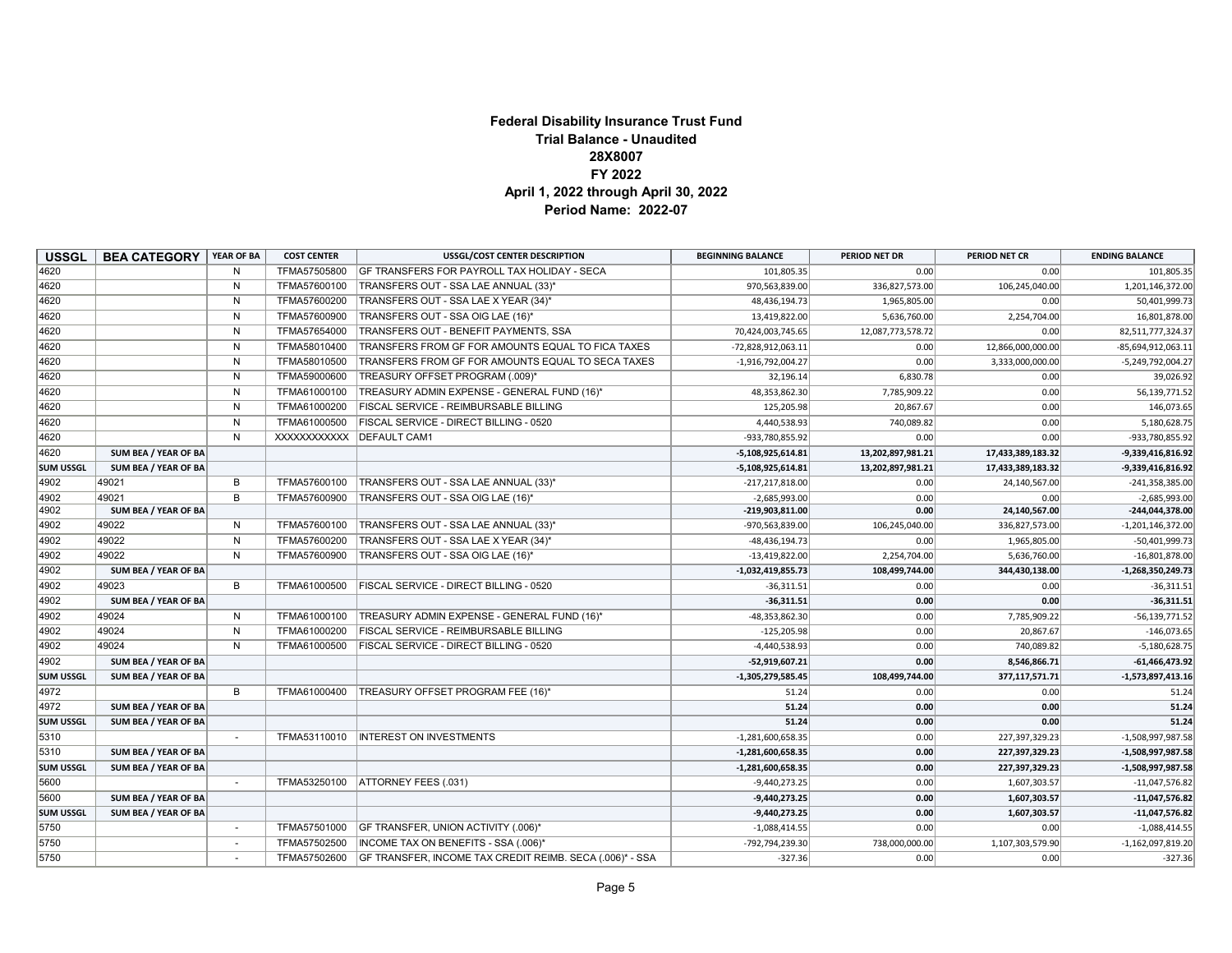#### **Federal Disability Insurance Trust Fund Trial Balance - Unaudited 28X8007 FY 2022 April 1, 2022 through April 30, 2022 Period Name: 2022-07**

| <b>USSGL</b>       | <b>BEA CATEGORY</b>         | YEAR OF BA               | <b>COST CENTER</b> | <b>USSGL/COST CENTER DESCRIPTION</b>                  | <b>BEGINNING BALANCE</b> | PERIOD NET DR     | PERIOD NET CR     | <b>ENDING BALANCE</b> |
|--------------------|-----------------------------|--------------------------|--------------------|-------------------------------------------------------|--------------------------|-------------------|-------------------|-----------------------|
| 5750               |                             |                          | TFMA57503400       | GF TRANSFER, UNNEGOTIATED CHECK REIMBURSEMENT (.006)* | $-254,056.85$            | 0.00              | 0.00              | $-254,056.85$         |
| 5750               |                             | $\sim$                   | TFMA57505700       | <b>GF TRANSFERS FOR PAYROLL TAX HOLIDAY - FICA</b>    | $-82,481.89$             | 0.00              | 0.00              | $-82,481.89$          |
| 5750               |                             |                          | TFMA57505800       | <b>GF TRANSFERS FOR PAYROLL TAX HOLIDAY - SECA</b>    | 101,805.35               | 0.00              | 0.00              | 101,805.35            |
| 5750               | SUM BEA / YEAR OF BA        |                          |                    |                                                       | $-794, 117, 714.60$      | 738,000,000.00    | 1,107,303,579.90  | $-1,163,421,294.50$   |
| <b>SUM USSGL</b>   | SUM BEA / YEAR OF BA        |                          |                    |                                                       | $-794, 117, 714.60$      | 738,000,000.00    | 1,107,303,579.90  | $-1,163,421,294.50$   |
| 5760               |                             | $\sim$                   | TFMA57600100       | TRANSFERS OUT - SSA LAE ANNUAL (33)*                  | 1,187,781,657.00         | 360,968,140.00    | 106,245,040.00    | 1,442,504,757.00      |
| 5760               |                             | $\sim$                   | TFMA57600200       | TRANSFERS OUT - SSA LAE X YEAR (34)*                  | 48,436,194.73            | 1,965,805.00      | 0.00              | 50,401,999.73         |
| 5760               |                             |                          | TFMA57600900       | TRANSFERS OUT - SSA OIG LAE (16)*                     | 16,105,815.00            | 5,636,760.00      | 2,254,704.00      | 19,487,871.00         |
| 5760               | SUM BEA / YEAR OF BA        |                          |                    |                                                       | 1,252,323,666.73         | 368,570,705.00    | 108,499,744.00    | 1,512,394,627.73      |
| <b>SUM USSGL</b>   | SUM BEA / YEAR OF BA        |                          |                    |                                                       | 1,252,323,666.73         | 368,570,705.00    | 108,499,744.00    | 1,512,394,627.73      |
| 5765               |                             |                          | TFMA57654000       | TRANSFERS OUT - BENEFIT PAYMENTS, SSA                 | 70,424,003,745.65        | 12,087,773,578.72 | 0.00              | 82,511,777,324.37     |
| 5765               | SUM BEA / YEAR OF BA        |                          |                    |                                                       | 70,424,003,745.65        | 12,087,773,578.72 | 0.00              | 82,511,777,324.37     |
| <b>SUM USSGL</b>   | SUM BEA / YEAR OF BA        |                          |                    |                                                       | 70,424,003,745.65        | 12,087,773,578.72 | 0.00              | 82,511,777,324.37     |
| 5800               |                             | $\sim$                   | TFMA58010400       | TRANSFERS FROM GF FOR AMOUNTS EQUAL TO FICA TAXES     | $-72,828,912,063.11$     | 0.00              | 12,866,000,000.00 | -85,694,912,063.11    |
| 5800               |                             |                          | TFMA58010500       | TRANSFERS FROM GF FOR AMOUNTS EQUAL TO SECA TAXES     | $-1,916,792,004.27$      | 0.00              | 3,333,000,000.00  | -5,249,792,004.27     |
| 5800               | SUM BEA / YEAR OF BA        |                          |                    |                                                       | $-74,745,704,067.38$     | 0.00              | 16,199,000,000.00 | -90,944,704,067.38    |
| <b>SUM USSGL</b>   | SUM BEA / YEAR OF BA        |                          |                    |                                                       | $-74,745,704,067.38$     | 0.00              | 16,199,000,000.00 | -90,944,704,067.38    |
| 5900               |                             |                          | TFMA59000600       | TREASURY OFFSET PROGRAM (.009)*                       | 32,196.14                | 6,830.78          | 0.00              | 39,026.92             |
| 5900               | SUM BEA / YEAR OF BA        |                          |                    |                                                       | 32,196.14                | 6,830.78          | 0.00              | 39,026.92             |
| <b>SUM USSGL</b>   | <b>SUM BEA / YEAR OF BA</b> |                          |                    |                                                       | 32,196.14                | 6,830.78          | 0.00              | 39,026.92             |
| 6100               |                             | $\overline{\phantom{a}}$ | TFMA61000100       | TREASURY ADMIN EXPENSE - GENERAL FUND (16)*           | 48,353,862.30            | 7,785,909.22      | 0.00              | 56,139,771.52         |
| 6100               |                             | $\sim$                   | TFMA61000200       | <b>FISCAL SERVICE - REIMBURSABLE BILLING</b>          | 125,205.98               | 20,867.67         | 0.00              | 146,073.65            |
| 6100               |                             |                          | TFMA61000400       | TREASURY OFFSET PROGRAM FEE (16)*                     | $-51.24$                 | 0.00              | 0.00              | $-51.24$              |
| 6100               |                             |                          | TFMA61000500       | FISCAL SERVICE - DIRECT BILLING - 0520                | 4,476,850.44             | 740,089.82        | 0.00              | 5,216,940.26          |
| 6100               | SUM BEA / YEAR OF BA        |                          |                    |                                                       | 52,955,867.48            | 8,546,866.71      | 0.00              | 61,502,734.19         |
| <b>SUM USSGL</b>   | SUM BEA / YEAR OF BA        |                          |                    |                                                       | 52,955,867.48            | 8,546,866.71      | 0.00              | 61,502,734.19         |
| <b>Grand Total</b> |                             |                          |                    |                                                       | 0.00                     | 78,069,880,658.29 | 78,069,880,658.29 | 0.00                  |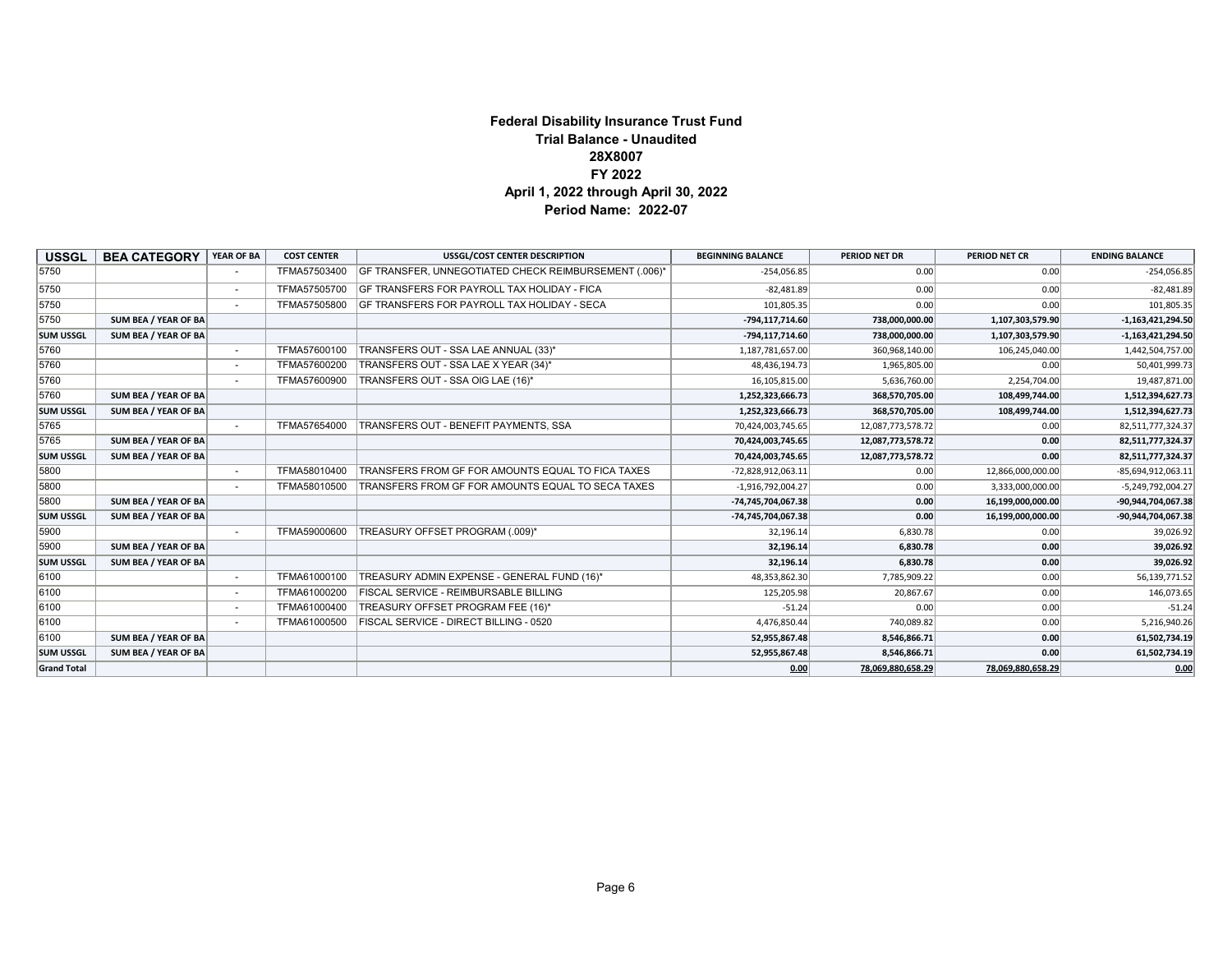### **Federal Disability Insurance Trust Fund Balance Sheet - Unaudited**

### **28X8007**

### **FY 2022 April 30, 2022 Period Name: 2022-07**

| <b>ACCOUNT TYPE</b>           | <b>ACCOUNT DESCRIPTION</b>                                                         | <b>ENDING BALANCE</b> |
|-------------------------------|------------------------------------------------------------------------------------|-----------------------|
| <b>ASSETS</b>                 | FUND BALANCE WITH TREASURY                                                         | 1,609,527.71          |
|                               | INTEREST RECEIVABLE - INVESTMENTS                                                  | 830,505,671.55        |
|                               | IINVESTMENTS IN U.S TREASURY SECURITIES ISSUED BY THE BUREAU OF THE FISCAL SERVICE | 107,371,702,000.00    |
| <b>TOTAL</b>                  |                                                                                    | 108,203,817,199.26    |
| <b>LIABILITY &amp; EQUITY</b> | CUMULATIVE RESULTS OF OPERATIONS                                                   | $-98,661,359,986.19$  |
|                               | <b>NET INCOME</b>                                                                  | $-9,542,457,213.07$   |
| <b>TOTAL</b>                  |                                                                                    | $-108,203,817,199.26$ |